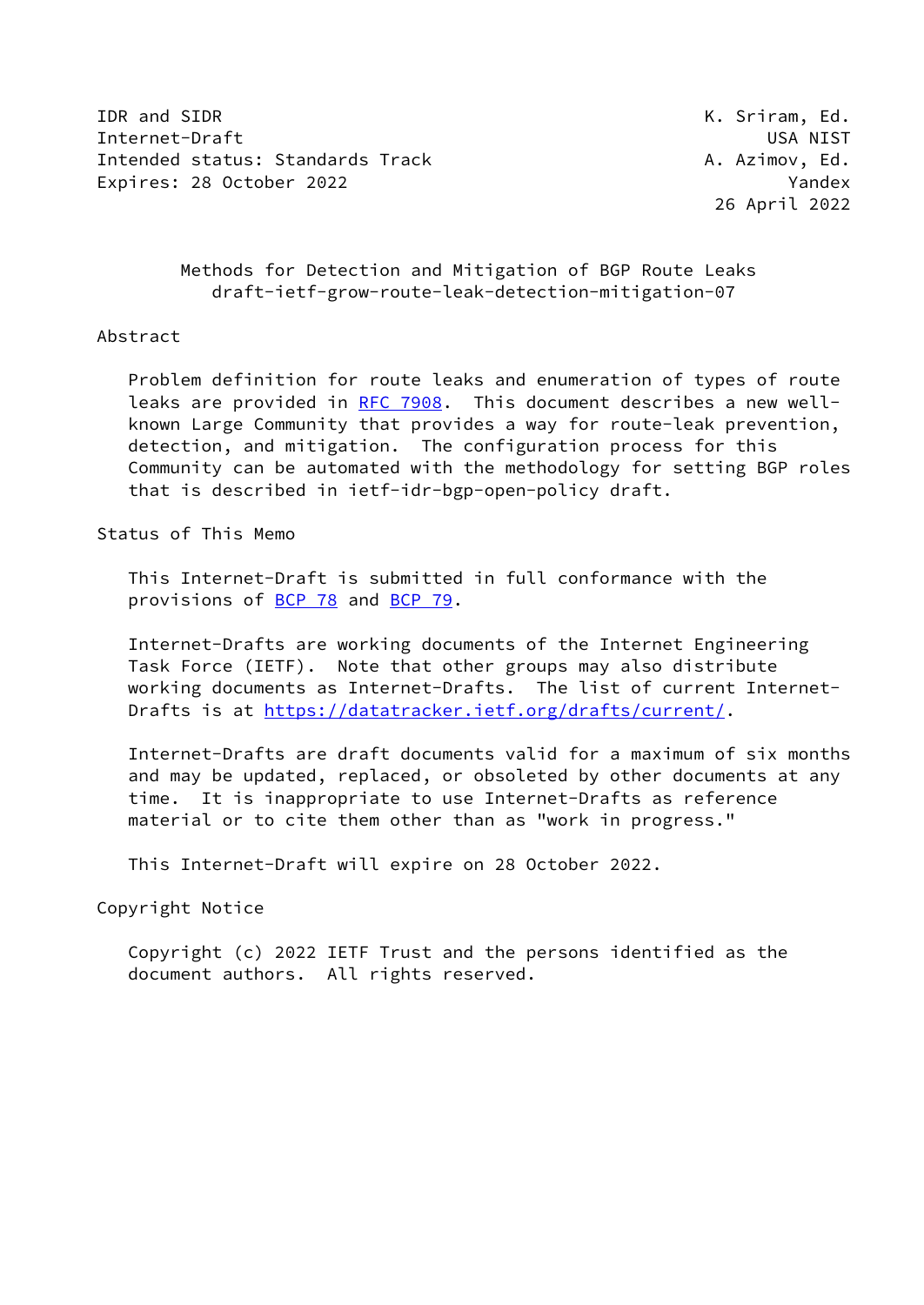<span id="page-1-1"></span>Internet-Draft Route-Leak Detection and Mitigation April 2022

This document is subject to [BCP 78](https://datatracker.ietf.org/doc/pdf/bcp78) and the IETF Trust's Legal Provisions Relating to IETF Documents ([https://trustee.ietf.org/](https://trustee.ietf.org/license-info) [license-info](https://trustee.ietf.org/license-info)) in effect on the date of publication of this document. Please review these documents carefully, as they describe your rights and restrictions with respect to this document. Code Components extracted from this document must include Revised BSD License text as described in Section 4.e of the [Trust Legal Provisions](https://trustee.ietf.org/license-info) and are provided without warranty as described in the Revised BSD License.

## Table of Contents

| $\overline{2}$                                        |
|-------------------------------------------------------|
| $\overline{3}$                                        |
| $\overline{3}$                                        |
| 3.<br>$\overline{4}$                                  |
| 4.<br>$\overline{4}$                                  |
| $\overline{5}$<br>4.1. Route-Leak Mitigation          |
| 6                                                     |
| $\overline{1}$<br>Implementation Considerations<br>5. |
| $\overline{1}$<br>6.                                  |
| 8<br>7.                                               |
| 8<br>8.                                               |
| 8<br>Normative References<br>8.1.                     |
| 8.2. Informative References<br>8                      |
| 9                                                     |
| 9                                                     |
| Authors' Addresses<br>10                              |
|                                                       |

# <span id="page-1-0"></span>[1](#page-1-0). Introduction

[RFC 7908](https://datatracker.ietf.org/doc/pdf/rfc7908) [\[RFC7908](https://datatracker.ietf.org/doc/pdf/rfc7908)] provides a definition of the route-leak problem and enumerates several types of route leaks. For this document, the definition that is applied is that a route leak occurs when a route received from a transit provider or a lateral peer is forwarded (against commonly used policy) to another transit provider or a lateral peer. The commonly used policy is that a route received from a transit provider or a lateral peer MAY be forwarded only to customers.

 This document describes a solution for prevention, detection and mitigation of route leaks which is based on conveying route-leak detection information in a transitive well-known BGP Large Community [\[RFC8092](https://datatracker.ietf.org/doc/pdf/rfc8092)]. The configuration process for the Large Community MUST be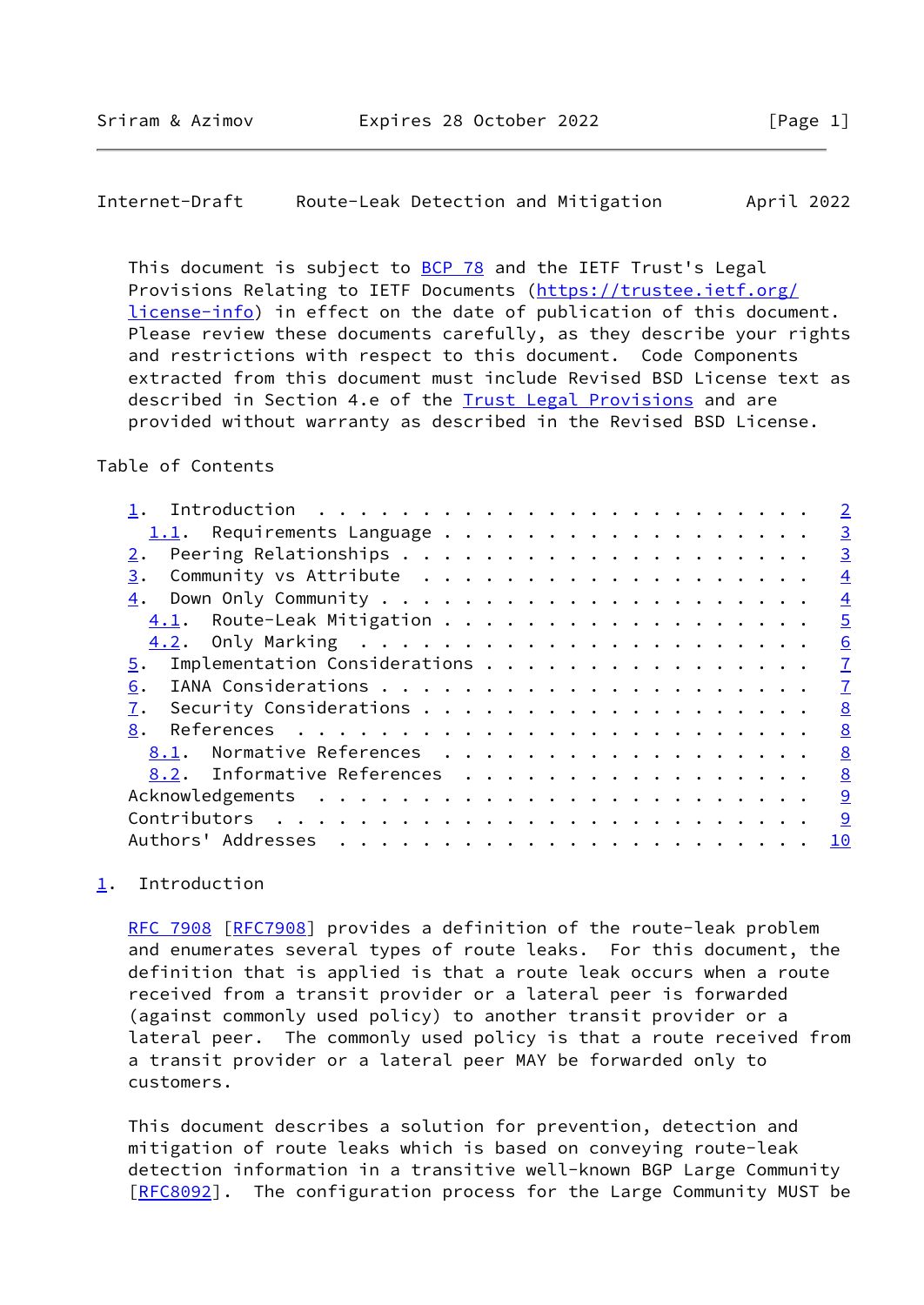defined according to peering relations between ISPs. This process can be automated with the methodology for setting BGP roles that is described in [\[I-D.ietf-idr-bgp-open-policy](#page-8-3)].

| Sriram & Azimov | Expires 28 October 2022 | [Page 2] |
|-----------------|-------------------------|----------|
|                 |                         |          |

<span id="page-2-1"></span>Internet-Draft Route-Leak Detection and Mitigation April 2022

 The techniques described in this document can be incrementally deployed. If a pair of ISPs and/or Internet Exchanges (IXes) deploy the proposed techniques, then they would detect and mitigate any route leaks that occur in an AS path between them even when other ASes in the path are not upgraded.

<span id="page-2-0"></span>[1.1](#page-2-0). Requirements Language

 The key words "MUST", "MUST NOT", "REQUIRED", "SHALL", "SHALL NOT", "SHOULD", "SHOULD NOT", "RECOMMENDED", "NOT RECOMMENDED", "MAY", and "OPTIONAL" in this document are to be interpreted as described in [BCP](https://datatracker.ietf.org/doc/pdf/bcp14) [14](https://datatracker.ietf.org/doc/pdf/bcp14) [[RFC2119\]](https://datatracker.ietf.org/doc/pdf/rfc2119) [\[RFC8174](https://datatracker.ietf.org/doc/pdf/rfc8174)] when, and only when, they appear in all capitals, as shown here.

<span id="page-2-2"></span>[2](#page-2-2). Peering Relationships

As described in  $[\underline{I-D.ietf-idr-bgp-open-policy}]$  there are several common peering relations between eBGP neighbors:

- \* Provider sender is a transit provider of the neighbor;
- \* Customer sender is a customer of the neighbor;
- \* Route Server (RS) sender is route server at an internet exchange (IX)
- \* RS-client sender is client of an RS at an IX
- \* Peer sender and neighbor are lateral (non-transit) peers;

 If a route is received from a provider, peer, or RS-client, it MUST follow the 'down only' rule, i.e., it MAY be advertised only to customers. If a route is sent to a customer, peer, or RS-client, it also MUST follow the 'down only' rule at each subsequent AS in the AS path.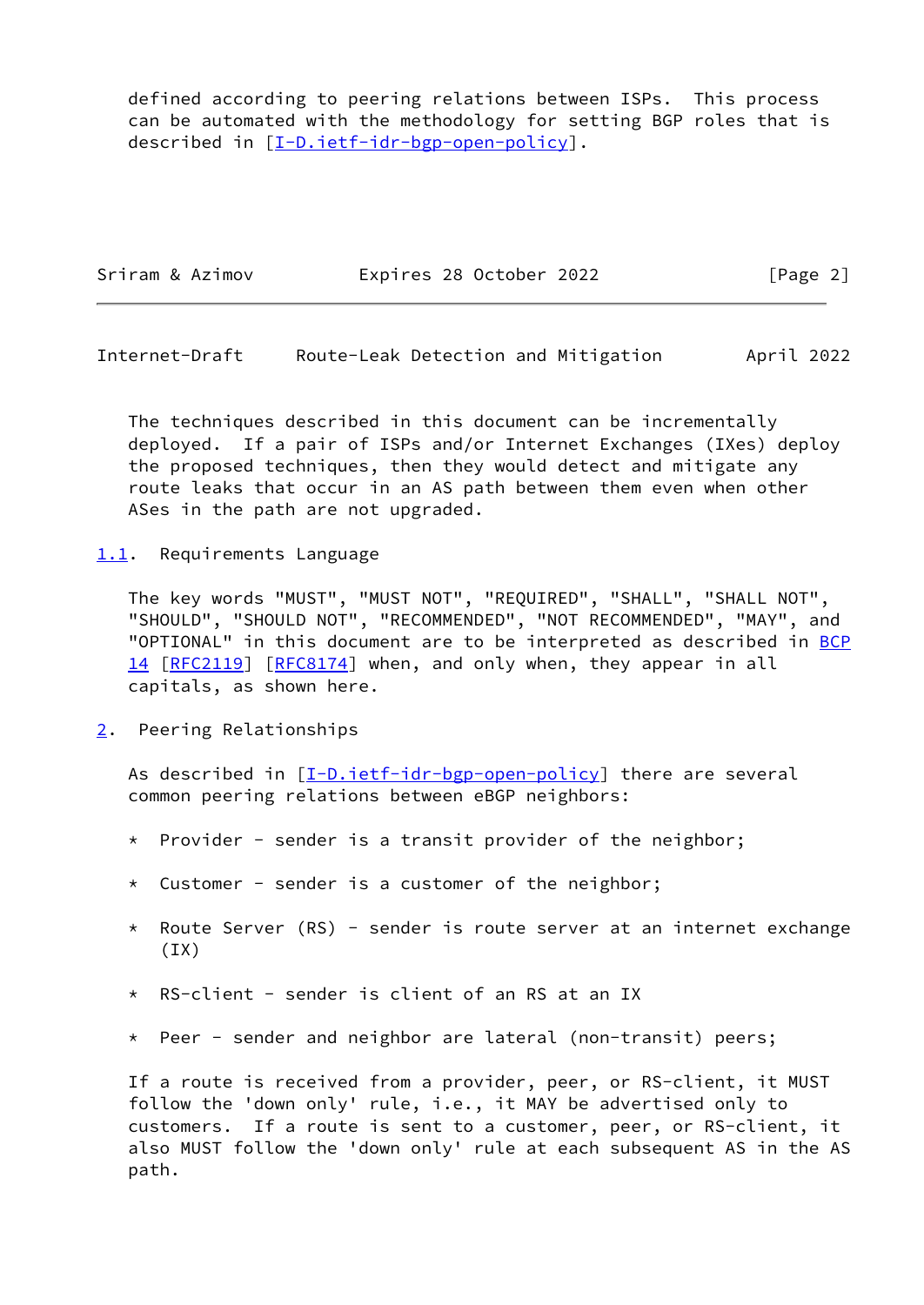A standardized transitive route-leak detection signal is needed that will prevent Autonomous Systems (ASes) from leaking and also inform a remote ISP (or AS) in the AS path that a received route violates the 'down only' policy. This signal would facilitate a way to stop the propagation of leaked prefixes.

 To improve reliability and cover for non-participating preceding neighbor, the signal should be set on both receiver and sender sides.

Sriram & Azimov Expires 28 October 2022 [Page 3]

<span id="page-3-1"></span>Internet-Draft Route-Leak Detection and Mitigation April 2022

<span id="page-3-0"></span>[3](#page-3-0). Community vs Attribute

 This section presents a brief discussion of the advantages and disadvantages of communities and BGP path attributes for the purpose of route-leak detection.

 A transitive path attribute is a native way to implement the route leak detection signal. Based on the way BGP protocol works, the use of a transitive attribute makes it more certain that the route-leak detection signal would pass unaltered through non-participating (i.e., not upgraded) BGP routers. The main disadvantage of this approach is that the deployment of a new BGP attribute requires a software upgrade in the router OS which may delay wide adoption for years.

 On the other hand, BGP Communities do not require a router OS update. The potential disadvantage of using a Community for the route-leak detection signal is that it is more likely to be dropped somewhere along the way in the AS path. Currently, the use of BGP Communities is somewhat overloaded. BGP Communities are already used for numerous applications: different types of route marking, route policy control, blackholing, etc. It is observed that some ASes seem to purposefully or accidentally remove BGP Communities on receipt, sometimes well-known ones. Perhaps this issue may be mitigated with strong policy guidance related to the handling of Communities.

 Large Communities have much higher capacity, and therefore they are likely to be less overloaded. Hence, Large Community is proposed to be used for route-leak detection. This document suggests reserving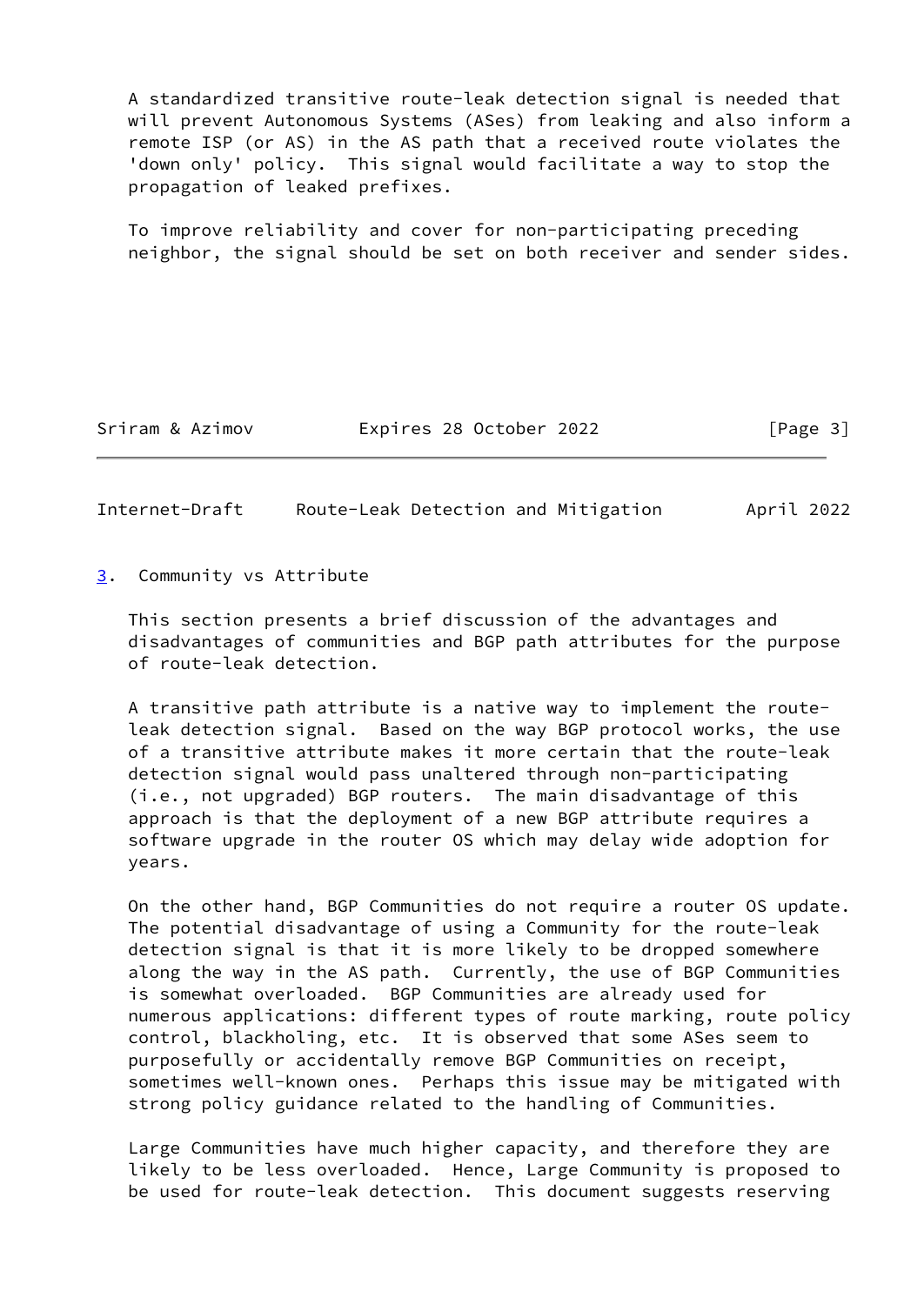<TBD1> class for the purpose of transitive well-known Large Communities that MUST NOT be stripped on ingress or egress.

 While it is not a part of this document, the route-leak detection signal described here can also be carried in a transitive BGP Path Attribute, and similar prevention and mitigation techniques as described here would apply (see [\[I-D.ietf-idr-bgp-open-policy](#page-8-3)]).

 Due to frequently occurring regional and global disruptions in Internet connectivity, it is critical to move forward with a solution that is viable in the near term. That solution would be route-leak detection using a well-known Large Community.

<span id="page-4-0"></span>[4](#page-4-0). Down Only Community

 This section specifies the semantics of route-leak detection Community and its usage. This Community is given the specific name Down Only (DO) Community. The DO Community is carried in a BGP Large Community with a format as shown in Figure 1.

| Expires 28 October 2022<br>[Page 4]<br>Sriram & Azimov |  |  |  |  |
|--------------------------------------------------------|--|--|--|--|
|--------------------------------------------------------|--|--|--|--|

<span id="page-4-1"></span>Internet-Draft Route-Leak Detection and Mitigation April 2022

0 1 2 3 0 1 2 3 4 5 6 7 8 9 0 1 2 3 4 5 6 7 8 9 0 1 2 3 4 5 6 7 8 9 0 1 +-+-+-+-+-+-+-+-+-+-+-+-+-+-+-+-+-+-+-+-+-+-+-+-+-+-+-+-+-+-+-+-+ TBD1 (class for transitive well-known Large Communities) | +-+-+-+-+-+-+-+-+-+-+-+-+-+-+-+-+-+-+-+-+-+-+-+-+-+-+-+-+-+-+-+-+ | TBD2 (subclass for DO) | +-+-+-+-+-+-+-+-+-+-+-+-+-+-+-+-+-+-+-+-+-+-+-+-+-+-+-+-+-+-+-+-+ | ASN | ASN | ASN | ASN | ASN | ASN | ASN | ASN | ASN | ASN | ASN | ASN | ASN | ASN | ASN | ASN | ASN | ASN | ASN | ASN | ASN | ASN | ASN | ASN | ASN | ASN | ASN | ASN | ASN | ASN | ASN | ASN | ASN | ASN | ASN | ASN | ASN +-+-+-+-+-+-+-+-+-+-+-+-+-+-+-+-+-+-+-+-+-+-+-+-+-+-+-+-+-+-+-+-+

Figure 1: Format of the DO Community using a BGP Large Community.

 The authors studied different options for route-leak mitigation. The main options considered are (1) drop detected route leaks and (2) deprioritize detected route leaks. It can be demonstrated that the loose mode that uses deprioritization is not safe. Traffic Engineering (TE) techniques which limit prefix visibility are quite common. It may happen that a more specific TE prefix is sent only to downstream ASes or to IX(es)/selected peers, and a control Community is used to restrict its propagation. If such a more specific prefix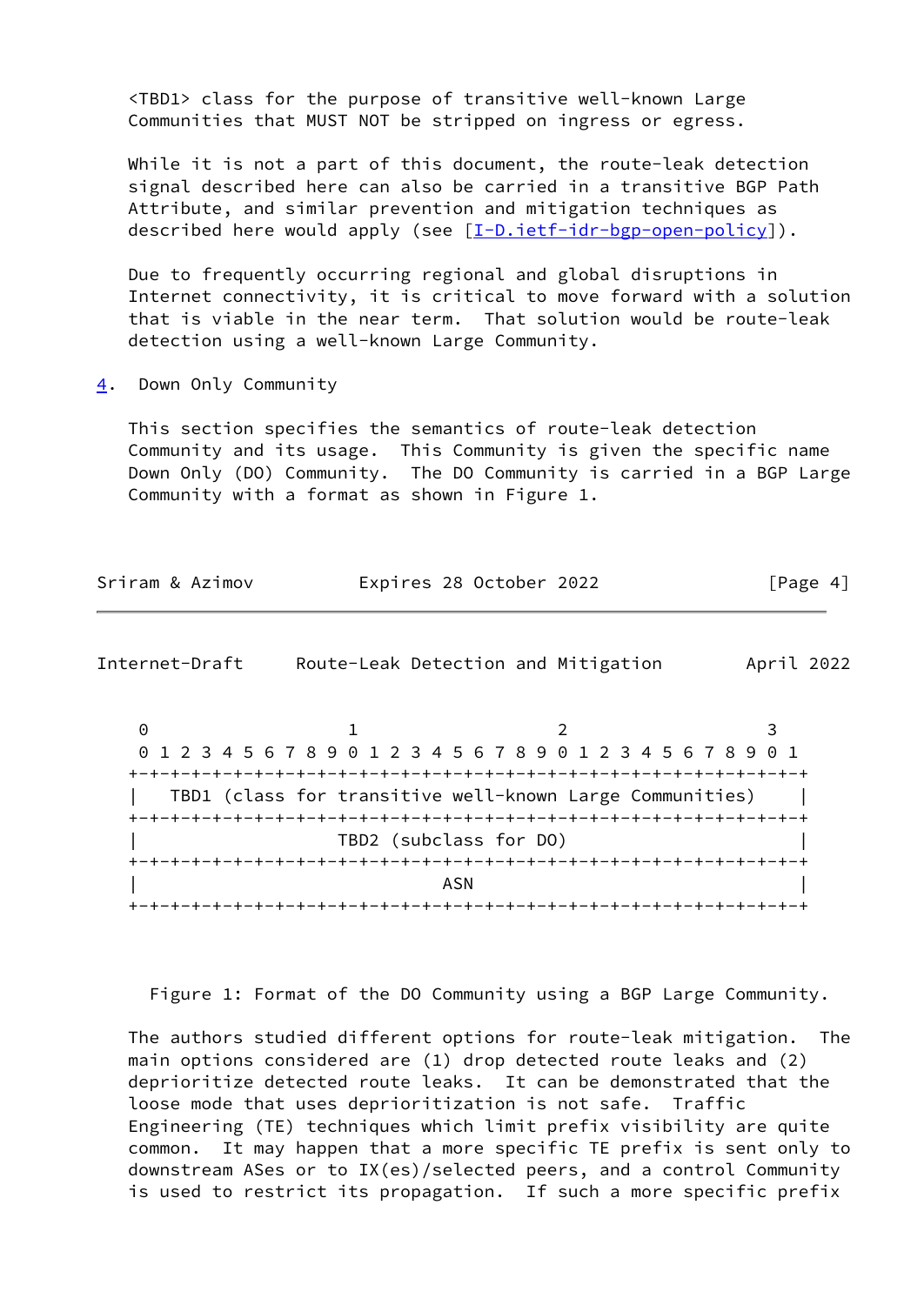is leaked, deprioritization will not stop such a route leak from propagating. In addition, propagation of leaked prefixes based on deprioritization may result in priority loops leading to BGP wedgies [\[RFC4264](https://datatracker.ietf.org/doc/pdf/rfc4264)] or even persistent route oscillations.

 So, the only truly safe way to implement route-leak mitigation is to drop detected route leaks. The ingress and egress policies corresponding to 'drop detected route leaks' is described in [Section 4.1](#page-5-0). This policy SHOULD be used as a default behavior.

 Nevertheless, early adopters might want to deploy only the signaling and perhaps use it only for diagnostics before applying any route leak mitigation policy. They are also encouraged to use slightly limited marking, which is described in **[Section 4.2](#page-6-0)**.

<span id="page-5-0"></span>[4.1](#page-5-0). Route-Leak Mitigation

 This section describes the eBGP ingress and egress policies that MUST be used to perform route-leak prevention, detection and mitigation using the DO Community. It should be noted that a route may carry more than one DO Communities. Hence, in the rest of this document, "a route with DO Community" means "a route with one or more DO Communities".

The ingress policy MUST use the following procedure:

| Expires 28 October 2022<br>Sriram & Azimov | [Page 5] |
|--------------------------------------------|----------|
|--------------------------------------------|----------|

<span id="page-5-1"></span>Internet-Draft Route-Leak Detection and Mitigation April 2022

- 1. If a route with DO Community is received from a Customer or RS client, then it is a route leak and MUST be dropped. The procedure halts.
- 2. If a route with DO Community is received from a Peer (non transit) and at least one DO value is not equal to the sending neighbor's ASN, then it is a route leak and MUST be dropped. The procedure halts.
- 3. If a route is received from a Provider, Peer, or RS, then a DO Community MUST be added with a value equal to the sending neighbor's ASN.

The egress policy MUST use the following procedure: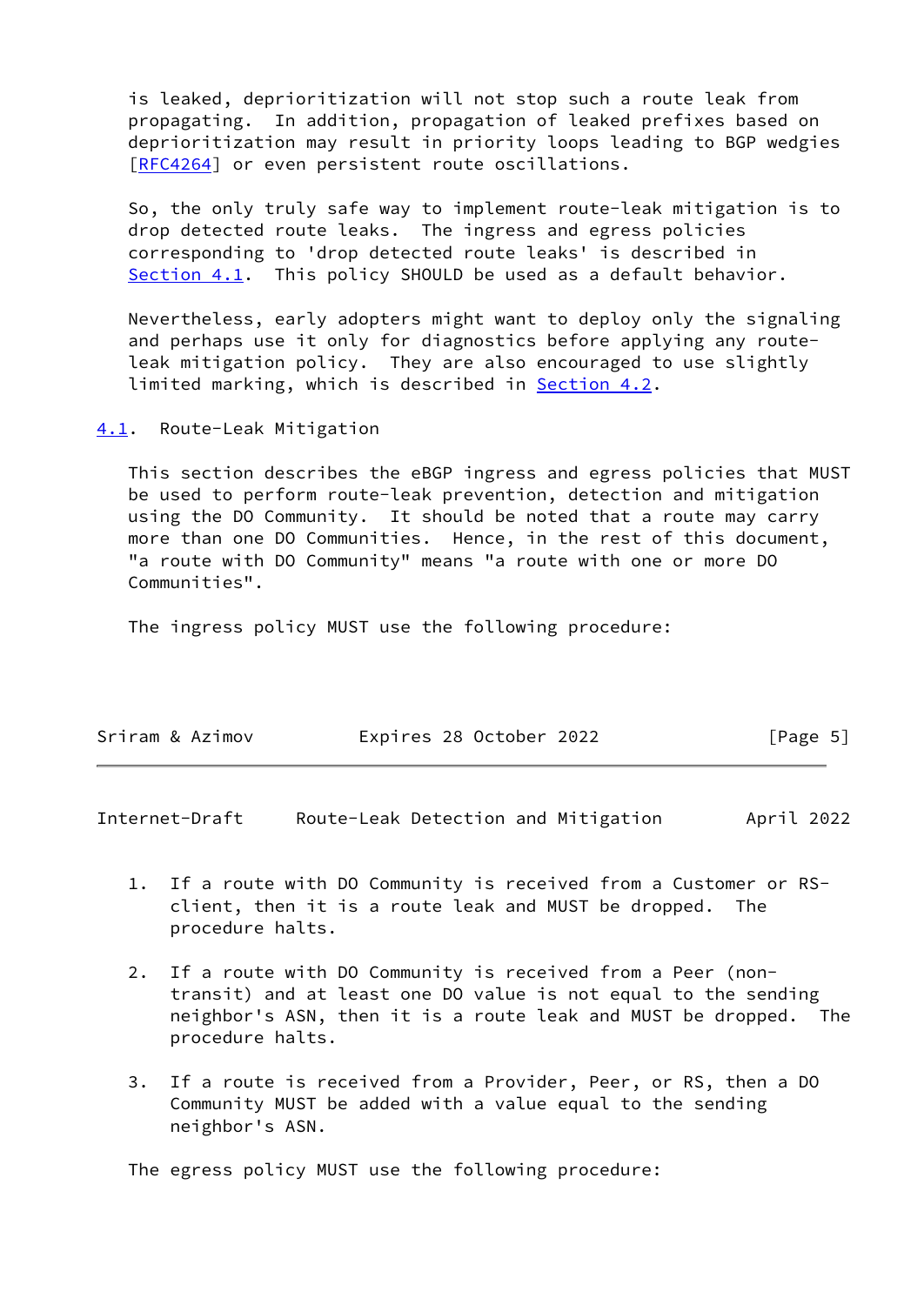- 1. A route with DO Community (i.e., DO Community was present or added at ingress) MUST NOT be sent to a Provider, Peer, or RS.
- 2. If a route is sent to a Customer or Peer, then a DO Community MUST be added with value equal to the ASN of the sender.

 The above procedures comprehensively provide route-leak prevention, detection and mitigation. Policy consisting of these procedures SHOULD be used as a default behavior.

#### <span id="page-6-0"></span>[4.2](#page-6-0). Only Marking

 This section describes eBGP ingress and egress marking policies that MUST be used if an AS is not performing route-leak mitigation (i.e., not dropping detected route leaks) as described in **[Section 4.1](#page-5-0)**, but wants to use the DO Community only for marking. The slightly limited DO marking (compared to that in  $Section 4.1$ ) described below guarantees that this DO marking will not limit the leak detection opportunities for subsequent ASes in the AS path.

The ingress policy MUST use the following procedure:

- 1. If a route with DO Community is received from a Customer or RS client, then it is a route leak. The procedure halts.
- 2. If a route with DO Community is received from a Peer (non transit) and at least one DO value is not equal to the sending neighbor's ASN, then it is a route leak. The procedure halts.
- 3. If a route is received from a Provider, Peer, or RS, then a DO Community MUST be added with value equal to the sending neighbor's ASN.

| Sriram & Azimov | Expires 28 October 2022 | [Page 6] |
|-----------------|-------------------------|----------|
|                 |                         |          |

<span id="page-6-1"></span>Internet-Draft Route-Leak Detection and Mitigation April 2022

The egress policy MUST use the following procedure:

- 1. If a route is sent to a Customer or RS-client, then a DO Community MUST be added with value equal to the ASN of the sender.
- 2. If a route without DO Community is sent to a Peer, then a DO Community MUST be added with value equal to the ASN of the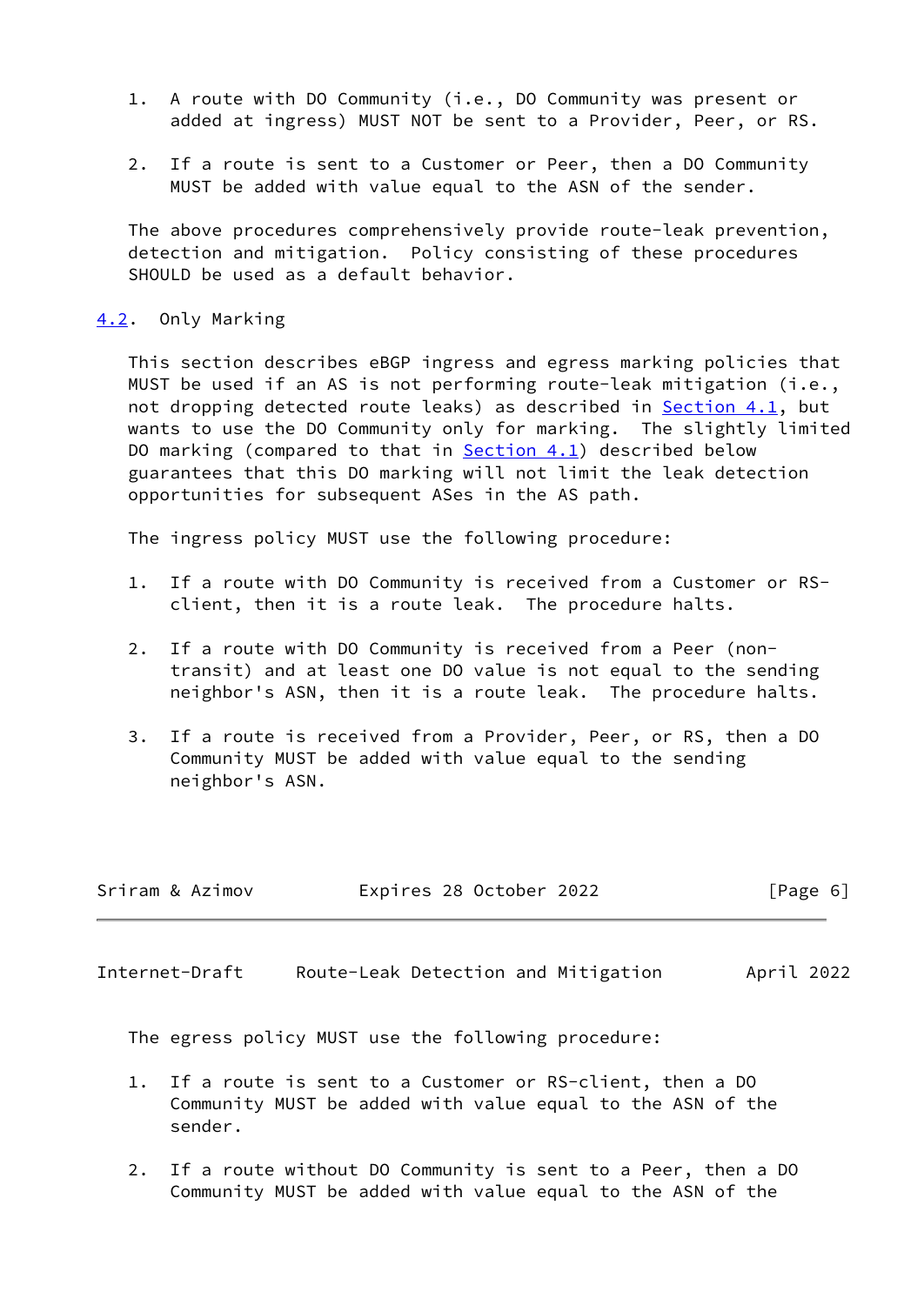sender. Conversely, if a route with DO Community (i.e., DO Community was present or added at ingress) is sent to a Peer, then an additional DO Community MUST NOT be added.)

 These above procedures specify setting the DO signals in a way that can be used to evaluate the potential impact of route-leak mitigation policy before deploying strict dropping of detected route leaks.

<span id="page-7-0"></span>[5](#page-7-0). Implementation Considerations

 It was observed that the majority of BGP implementations do not support negative match for communities like a:b:!c. Further, it is observed that a route received from a compliant Peer (non-transit) adhering to procedures from either [Section 4.1](#page-5-0) or [Section 4.2](#page-6-0) will always have a single DO Community with value equal to the peer's ASN. Hence, it is suggested to replace the second rule from the ingress policies (in [Section 4.1](#page-5-0) and [Section 4.2](#page-6-0)) with the following:

 In [Section 4.1](#page-5-0): If a route with DO Community is received from a Peer and a DO value is equal to the sending neighbor's ASN, then it is a valid route, otherwise it is a route leak and MUST be dropped. The procedure halts.

In [Section 4.2](#page-6-0): If a route with DO Community is received from a Peer and a DO value is equal to the sending neighbor's ASN, then it is a valid route, otherwise it is a route leak. The procedure halts.

 This rule is based on a weaker assumption that a peer that is doing marking is also doing filtering (i.e., dropping detected leaks). That is why networks that do not follow the route-leak mitigation policy in [Section 4.1](#page-5-0) MUST carefully follow marking rules described in [Section 4.2](#page-6-0).

<span id="page-7-1"></span>[6](#page-7-1). IANA Considerations

 IANA is requested to reserve a Global Administrator ID <TBD1> for transitive well-known Large Community registry. IANA is also requested to register a subclass <TBD2> for DO Community in this registry.

| Expires 28 October 2022<br>Sriram & Azimov | [Page 7] |
|--------------------------------------------|----------|
|--------------------------------------------|----------|

<span id="page-7-3"></span><span id="page-7-2"></span>Internet-Draft Route-Leak Detection and Mitigation April 2022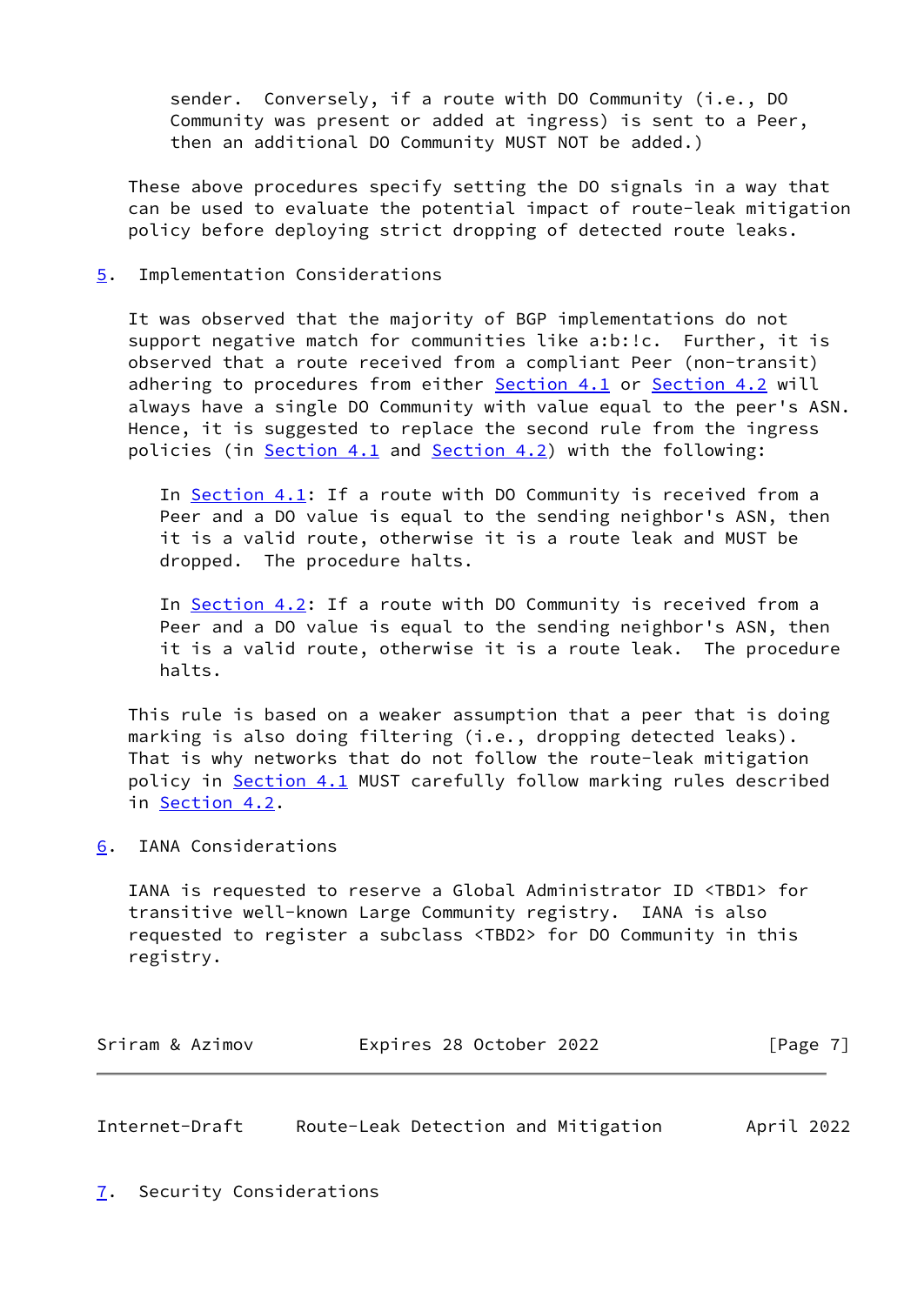In specific circumstances in a state of partial adoption, route-leak mitigation mechanism can result in Denial of Service (DoS) for the victim prefix. Such a scenario may happen only for a prefix that has a single path from the originator to a Tier-1 ISP and only when the prefix is not covered with a less specific prefix with multiple paths to the Tier-1 ISP. If, in such unreliable topology, a route leak is injected somewhere inside this single path, then it may be dropped by upper tier providers in the path, thus limiting prefix visibility. While such anomaly is unlikely to happen, such an issue should be easy to debug, since it directly affects the sequence of originator's providers.

 With the use of BGP Community, there is often a concern that the Community propagates beyond its intended perimeter and causes harm [\[streibelt](#page-9-1)]. However, that concern does not apply to the DO Community because it is a transitive Community that must propagate as far as the update goes.

- <span id="page-8-0"></span>[8](#page-8-0). References
- <span id="page-8-1"></span>[8.1](#page-8-1). Normative References
	- [RFC2119] Bradner, S., "Key words for use in RFCs to Indicate Requirement Levels", [BCP 14](https://datatracker.ietf.org/doc/pdf/bcp14), [RFC 2119](https://datatracker.ietf.org/doc/pdf/rfc2119), DOI 10.17487/RFC2119, March 1997, <[https://www.rfc-editor.org/info/rfc2119>](https://www.rfc-editor.org/info/rfc2119).
	- [RFC8092] Heitz, J., Ed., Snijders, J., Ed., Patel, K., Bagdonas, I., and N. Hilliard, "BGP Large Communities Attribute", [RFC 8092,](https://datatracker.ietf.org/doc/pdf/rfc8092) DOI 10.17487/RFC8092, February 2017, <[https://www.rfc-editor.org/info/rfc8092>](https://www.rfc-editor.org/info/rfc8092).
	- [RFC8174] Leiba, B., "Ambiguity of Uppercase vs Lowercase in [RFC](https://datatracker.ietf.org/doc/pdf/rfc2119) [2119](https://datatracker.ietf.org/doc/pdf/rfc2119) Key Words", [BCP 14](https://datatracker.ietf.org/doc/pdf/bcp14), [RFC 8174,](https://datatracker.ietf.org/doc/pdf/rfc8174) DOI 10.17487/RFC8174, May 2017, [<https://www.rfc-editor.org/info/rfc8174](https://www.rfc-editor.org/info/rfc8174)>.
- <span id="page-8-2"></span>[8.2](#page-8-2). Informative References

<span id="page-8-3"></span>[I-D.ietf-idr-bgp-open-policy]

 Azimov, A., Bogomazov, E., Bush, R., Patel, K., and K. Sriram, "Route Leak Prevention and Detection using Roles in UPDATE and OPEN Messages", Work in Progress, Internet Draft, [draft-ietf-idr-bgp-open-policy-24,](https://datatracker.ietf.org/doc/pdf/draft-ietf-idr-bgp-open-policy-24) 1 April 2022, <[https://www.ietf.org/archive/id/draft-ietf-idr-bgp-open](https://www.ietf.org/archive/id/draft-ietf-idr-bgp-open-policy-24.txt) [policy-24.txt>](https://www.ietf.org/archive/id/draft-ietf-idr-bgp-open-policy-24.txt).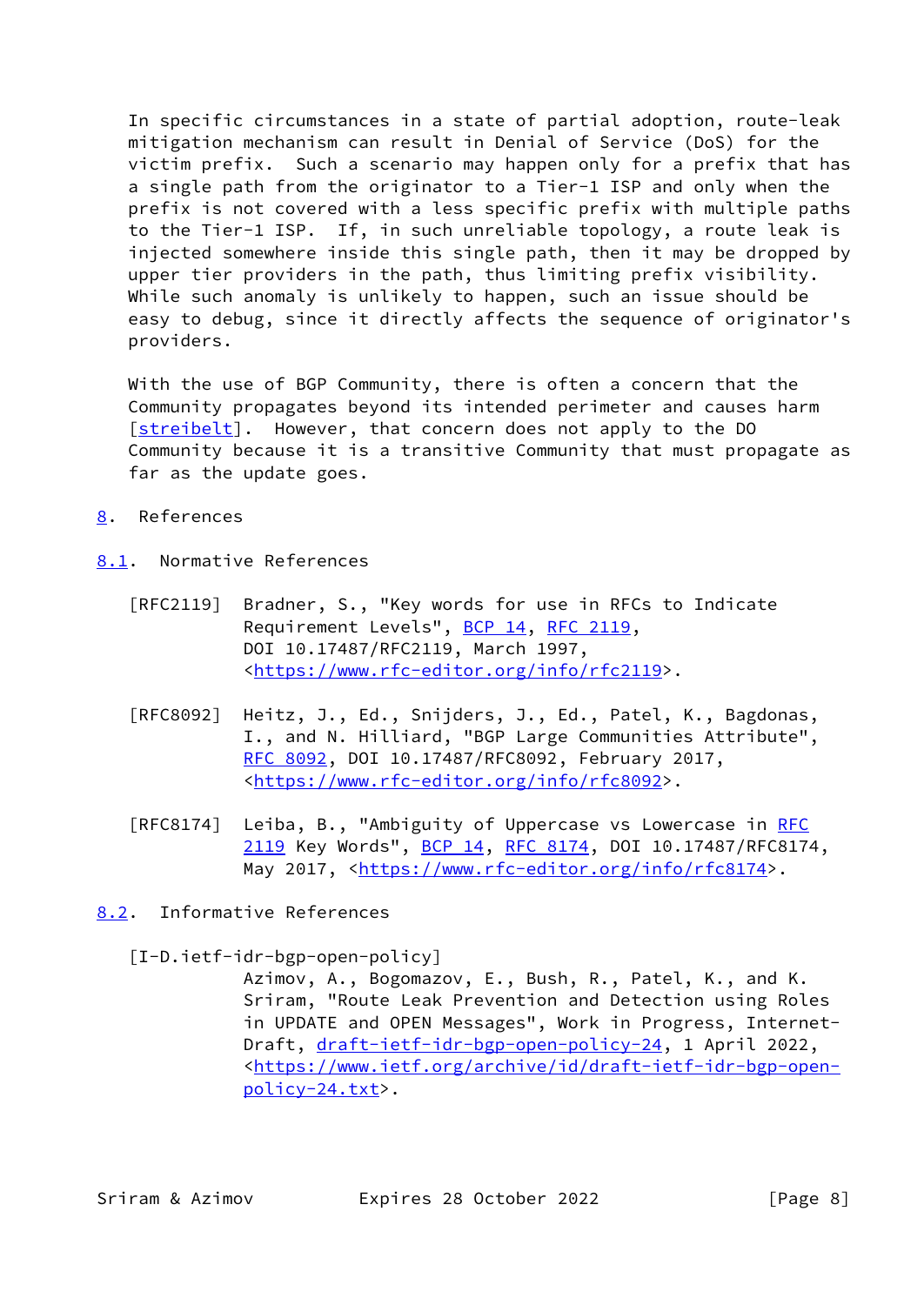<span id="page-9-0"></span>Internet-Draft Route-Leak Detection and Mitigation April 2022

- [RFC4264] Griffin, T. and G. Huston, "BGP Wedgies", [RFC 4264](https://datatracker.ietf.org/doc/pdf/rfc4264), DOI 10.17487/RFC4264, November 2005, <[https://www.rfc-editor.org/info/rfc4264>](https://www.rfc-editor.org/info/rfc4264).
- [RFC7908] Sriram, K., Montgomery, D., McPherson, D., Osterweil, E., and B. Dickson, "Problem Definition and Classification of BGP Route Leaks", [RFC 7908](https://datatracker.ietf.org/doc/pdf/rfc7908), DOI 10.17487/RFC7908, June 2016, [<https://www.rfc-editor.org/info/rfc7908](https://www.rfc-editor.org/info/rfc7908)>.

<span id="page-9-1"></span>[streibelt]

 Streibelt et al., F., "BGP Communities: Even more Worms in the Routing Can", ACM IMC, October 2018, <[https://archive.psg.com//181101.imc-communities.pdf>](https://archive.psg.com//181101.imc-communities.pdf).

## Acknowledgements

 The authors wish to thank John Scudder, Susan Hares, Ruediger Volk, Jeffrey Haas, Mat Ford, Greg Skinner for their review and comments.

Contributors

 The following people made significant contributions to this document and should be considered co-authors:

 Brian Dickson Independent Email: brian.peter.dickson@gmail.com

 Doug Montgomery USA National Institute of Standards and Technology Email: dougm@nist.gov

 Keyur Patel Arrcus Email: keyur@arrcus.com

 Andrei Robachevsky Internet Society Email: robachevsky@isoc.org

 Eugene Bogomazov Qrator Labs Email: eb@qrator.net

 Randy Bush Internet Initiative Japan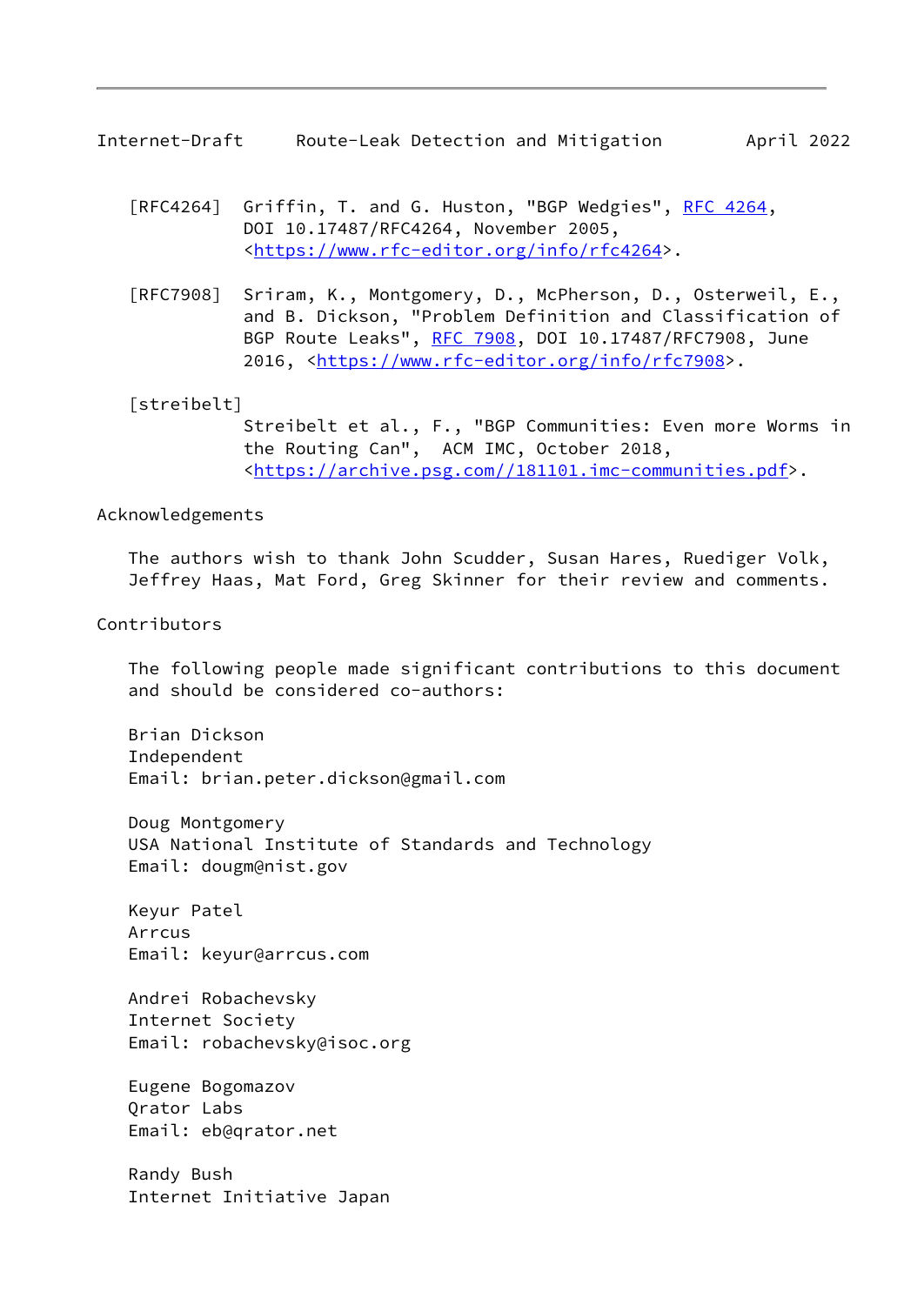<span id="page-10-0"></span>

| Sriram & Azimov  |                                            | Expires 28 October 2022                                                                                                                   | [Page 9]   |
|------------------|--------------------------------------------|-------------------------------------------------------------------------------------------------------------------------------------------|------------|
| Internet-Draft   |                                            | Route-Leak Detection and Mitigation                                                                                                       | April 2022 |
|                  | Authors' Addresses                         |                                                                                                                                           |            |
|                  | 100 Bureau Drive<br>Gaithersburg, MD 20899 | Kotikalapudi Sriram (editor)<br>USA National Institute of Standards and Technology<br>United States of America<br>Email: ksriram@nist.gov |            |
| Yandex<br>Moscow | Ulitsa Lva Tolstogo 16                     | Alexander Azimov (editor)<br>Email: a.e.azimov@gmail.com                                                                                  |            |